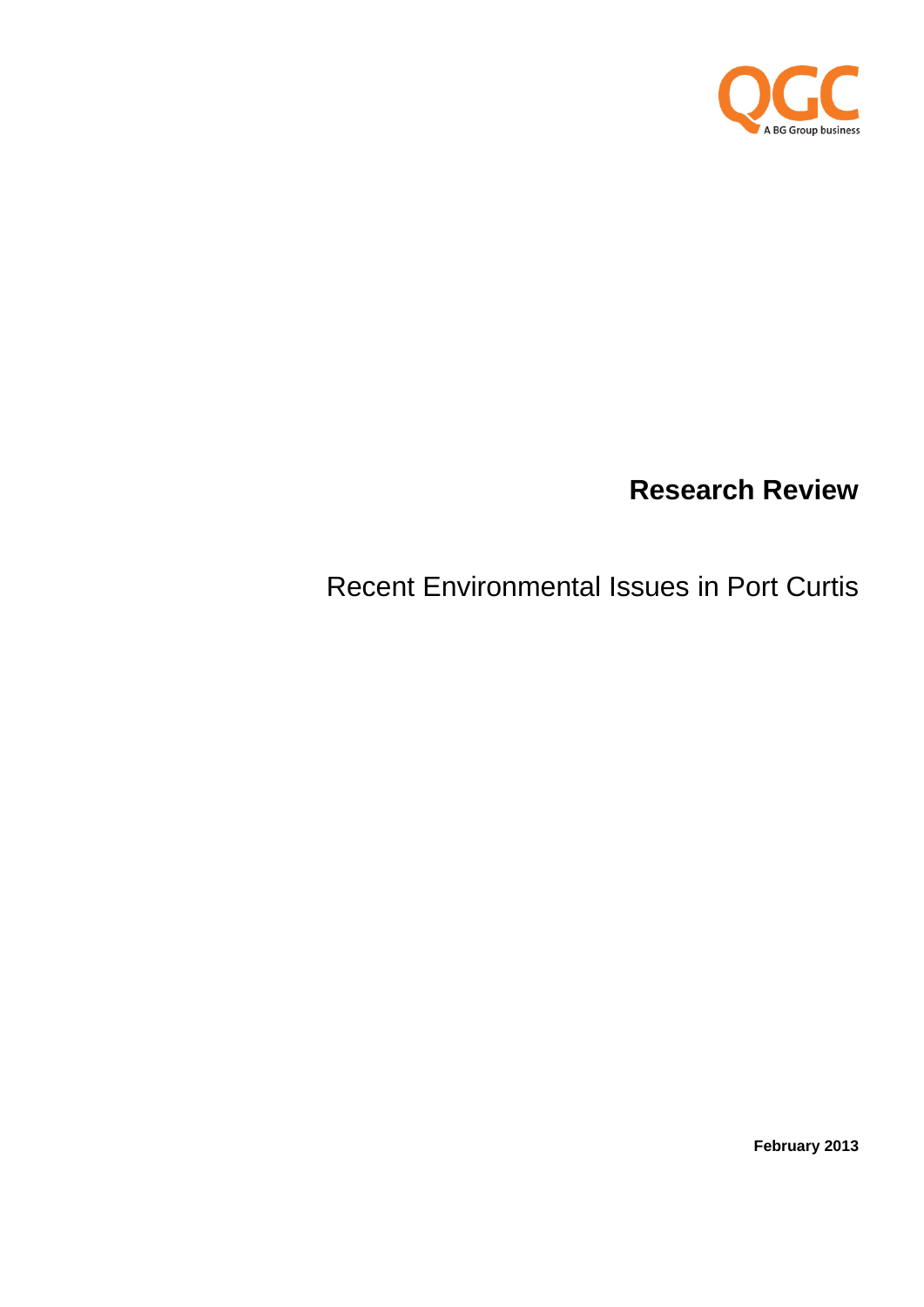# **Table of Contents**

| <b>SUMMARY</b>                                            | 3  |
|-----------------------------------------------------------|----|
| <b>INTRODUCTION</b>                                       | 5  |
| <b>Current Status of Port Curtis</b>                      | 5  |
| <b>Quality of Current Food Resources</b>                  | 7  |
| <b>Current Investigations to Assist Seagrass Recovery</b> | 7  |
| The Impact of Rainfall on Port Curtis' Ecosystem Health   | 9  |
| Timing of Dredging Activities                             | 12 |
| <b>REFERENCES</b>                                         | 13 |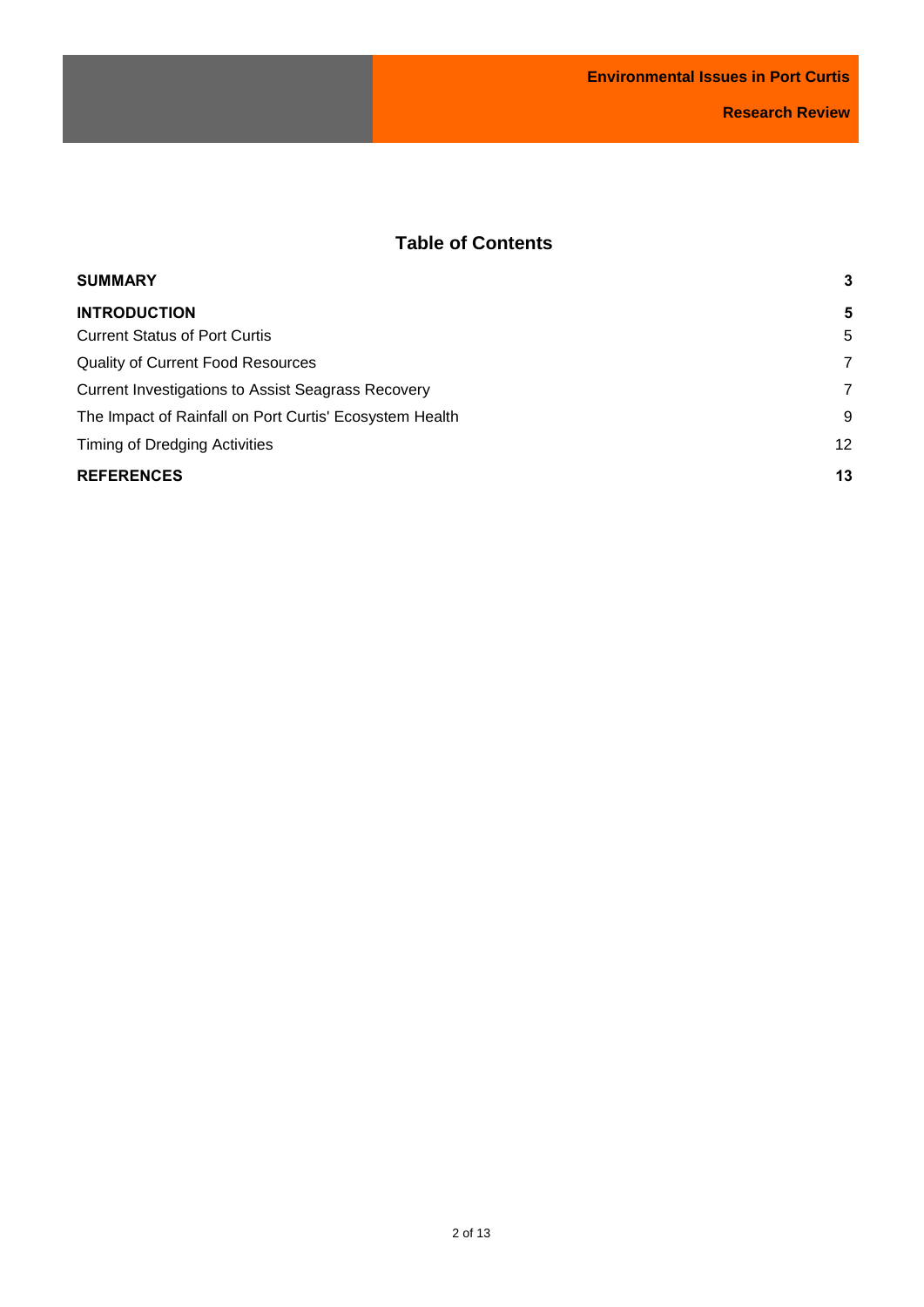# <span id="page-2-0"></span>**SUMMARY**

Community members raised concerns about the health of fish from Gladstone Harbour after significant rainfall in December 2010 and January 2011.

Over the same time, local surveys of seagrass showed a significant decline in meadows within Port Curtis.

Barramundi and other species were reported with signs of disease, including red eye, blindness, skin lesions and discolouration, and unsubstantiated reports were made of disease in humans following contact with unhealthy fish.

Fisheries Queensland investigated the claims and its fish health reports were reviewed by the expert Gladstone Fish Health Scientific Advisory Panel that was established to provide independent scientific advice to the Queensland Government.

The panel issued its final report in January 2012 $^{\rm 1}.$ 

Further fish sampling and testing by Fisheries Queensland through 2012 were reviewed by the Gladstone Harbour Fish Health Interdepartmental Committee in January 2013<sup>2</sup>.

Key findings from these reviews were consistent and indicated that dredging was not causing increased contamination in Port Curtis waters, therefore implicating flooding as the most likely cause of reported increases in fish health issues in Port Curtis.

Annual seagrass surveys as part of the Gladstone Ports Corporation's Western Basin Dredging and Disposal Project environmental monitoring and reporting program showed a significant decline in seagrass (and consequently food sources for fish) after regional flooding in late 2010.

The surveys also showed that these meadows had not recovered sufficiently during the growing seasons of 2011-12.

Seagrass is a foundation for many marine food webs in coastal tropical estuaries.

Seagrass meadows develop on shallow banks in Port Curtis and provide a nursery and habitat for many fish and invertebrates which provide food for higher level predators such as barramundi and sharks.

These meadows also provide food and shelter for dugongs and sea turtles.

After the floods, Gladstone Area Water Board reported that about 30,000 barramundi (or about 300 tonnes) washed over the Awoonga Dam spillway between December 2010 and March 2011, the first time it had overtopped since 2002.

Consequently, unprecedented barramundi catches of 18 times the average annual catch in Port Curtis between 2005 and 2010 were reported during that year.

This review summarises available information and shows:

l

<sup>1</sup> Gladstone Fish Health Scientific Advisory Panel (2012) Gladstone Fish Health Scientific Advisory Panel Final Report. 5th January 2012. 2 Gladstone Harbour Fish Health Interdepartmental Committee (2013) Gladstone Harbour Integrated Aquatic Investigation Program 2012 Report. Queensland Government. January 2013.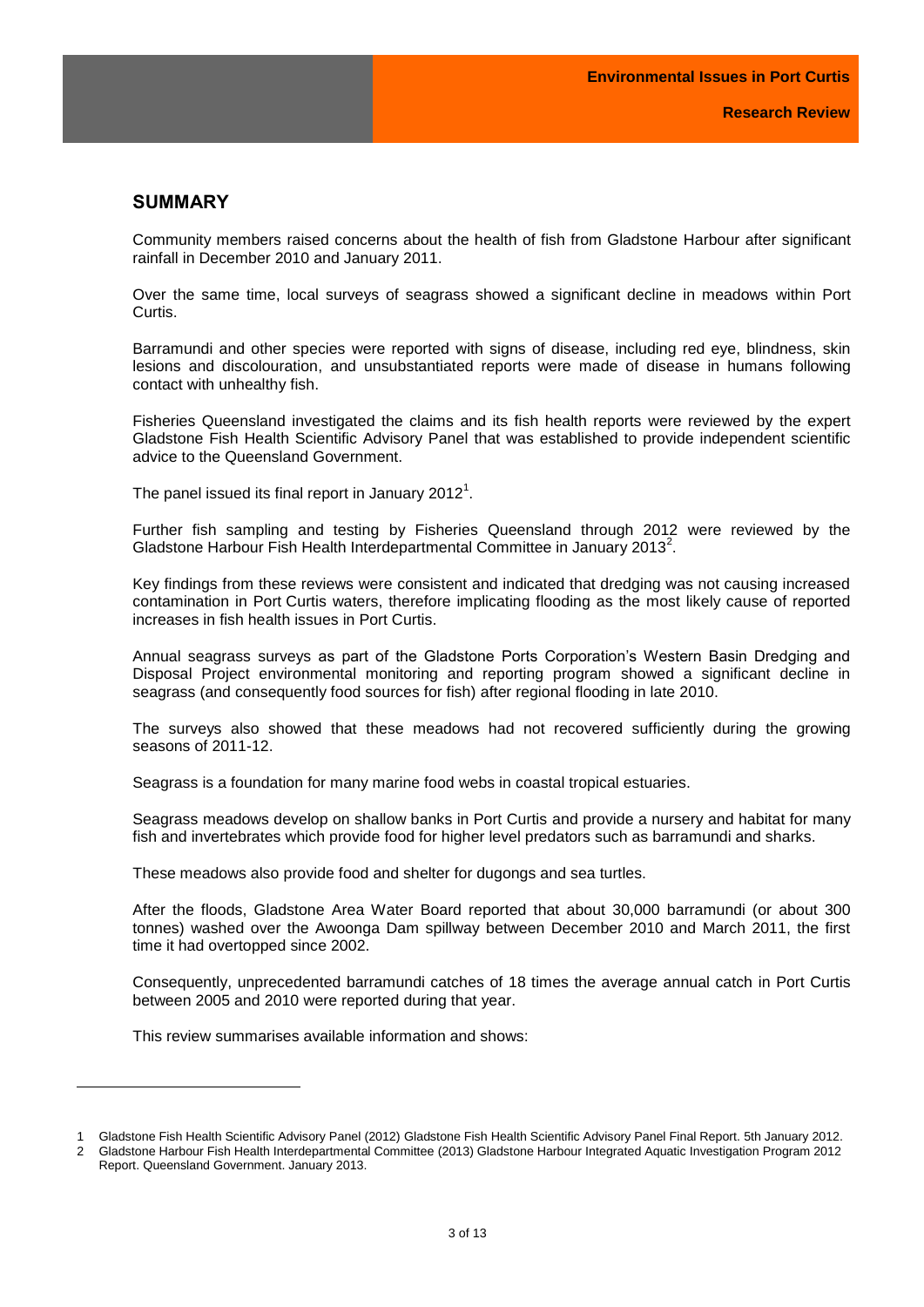- Previous increases in observations of fish disease are primarily related to flooding, not dredging.
- The reported incidence of fish disease after the 2011 flood fell as the Western Basin dredging program progressed.
- Recovery of seagrass from previous floods was slow and the current rain cycle will probably extend the flood impact recovery phase further.
- The recent flood in January 2013 is likely to see a repeat of environmental conditions leading to further fish health issues.

<span id="page-3-0"></span>**Environment Department QGC Pty Limited**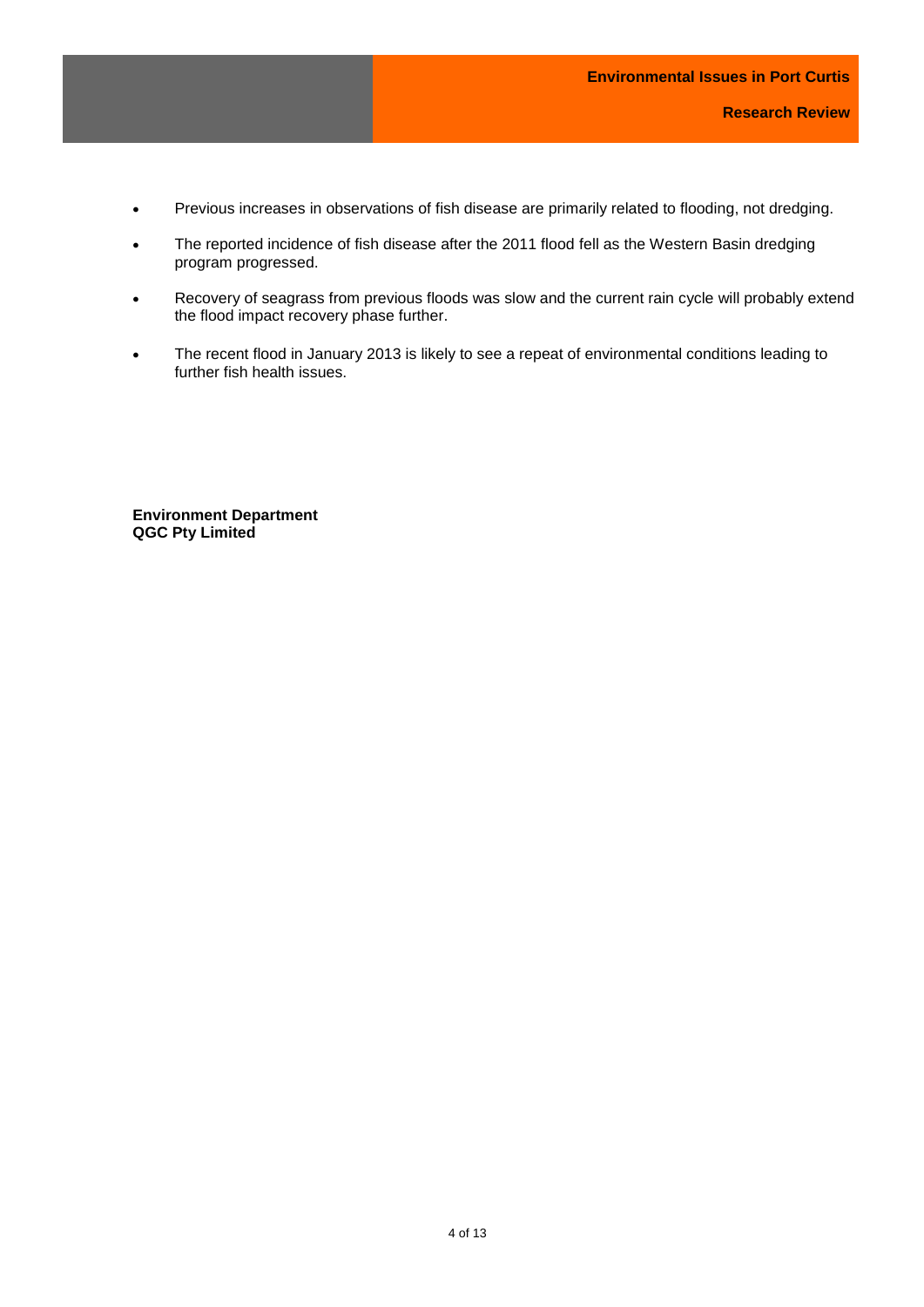# **INTRODUCTION**

The Gladstone Fish Health Scientific Advisory Panel issued its final report in January 2012.

The report included a review of Fisheries Queensland conclusions regarding its investigations of fish health issues In Port Curtis during 2011.

Fisheries Queensland findings included:

- Many large-sized barramundi had been under physical stress including wounds from dropping over the spillway into the Boyne River.
- Increased competition for food and from crowding combined with colder water during winter made the fish more susceptible to disease.
- If the barramundi had become a vector for disease, the infection rate was low because only 5% of other fish species sampled exhibited any signs of disease.
- Parasites and hyperaemia (skin redness) in shark species is widespread in Queensland and not specific to Port Curtis.
- Erosive shell disease in a low percentage of mud crabs has been occurring for many years (decades) and possibly is a consequence of natural conditions in Port Curtis.
- Prawns observed with erosive shell disease and/or gill parasites occurred at a similar rate (not greater) than has been previously reported from areas outside Gladstone.

The panel accepted that the condition was likely to be as a consequence of environmental stress and recommended that further studies be aimed to identify any other potential (unknown) causal agents.

A follow-up review under the Gladstone Harbour Integrated Aquatic Investigation Program by the Gladstone Harbour Fish Health Interdepartmental Committee in 2012 confirmed earlier findings and summarised investigation results on fish health, water quality and human health. They concluded there was a substantial improvement in fish health after reviewing all sample results through 2012<sup>3</sup>. During this time there was an substantial increase in dredging activity associated with the Western Basin Dredging and Disposal Project (WBDDP) manged by Gladstone Ports Corporation (GPC).

## <span id="page-4-0"></span>**Current Status of Port Curtis**

l

The marine ecosystem in Port Curtis is dominated by large shallow banks that provide a substrate for intertidal seagrass meadows that are spread throughout the bay.

A regional decline in seagrass cover was reported in Port Curtis in the annual surveys in 2010, followed significant rainfall between October and December that occurred during the growing season that extends from Winter through to early Summer.

Seagrasses are vulnerable to extreme episodic weather events such as cyclones and floods which can cause widespread loss of seagrass meadows.

Extreme weather impacts on coastal marine environments involve massive freshwater flows, sediment influxes and major reductions in light availability reducing photosynthesis by benthic marine plants. Where this occurs over many days or several weeks, it can lead to a rapid decline in seagrass cover and severe ecological consequences (Preen et al. 1995).

<sup>&</sup>lt;sup>3</sup> Gladstone Harbour Fish Health Interdepartmental Committee (2013) Gladstone Harbour Integrated Aquatic Investigation Program 2012 Report. Queensland Government. January 2013.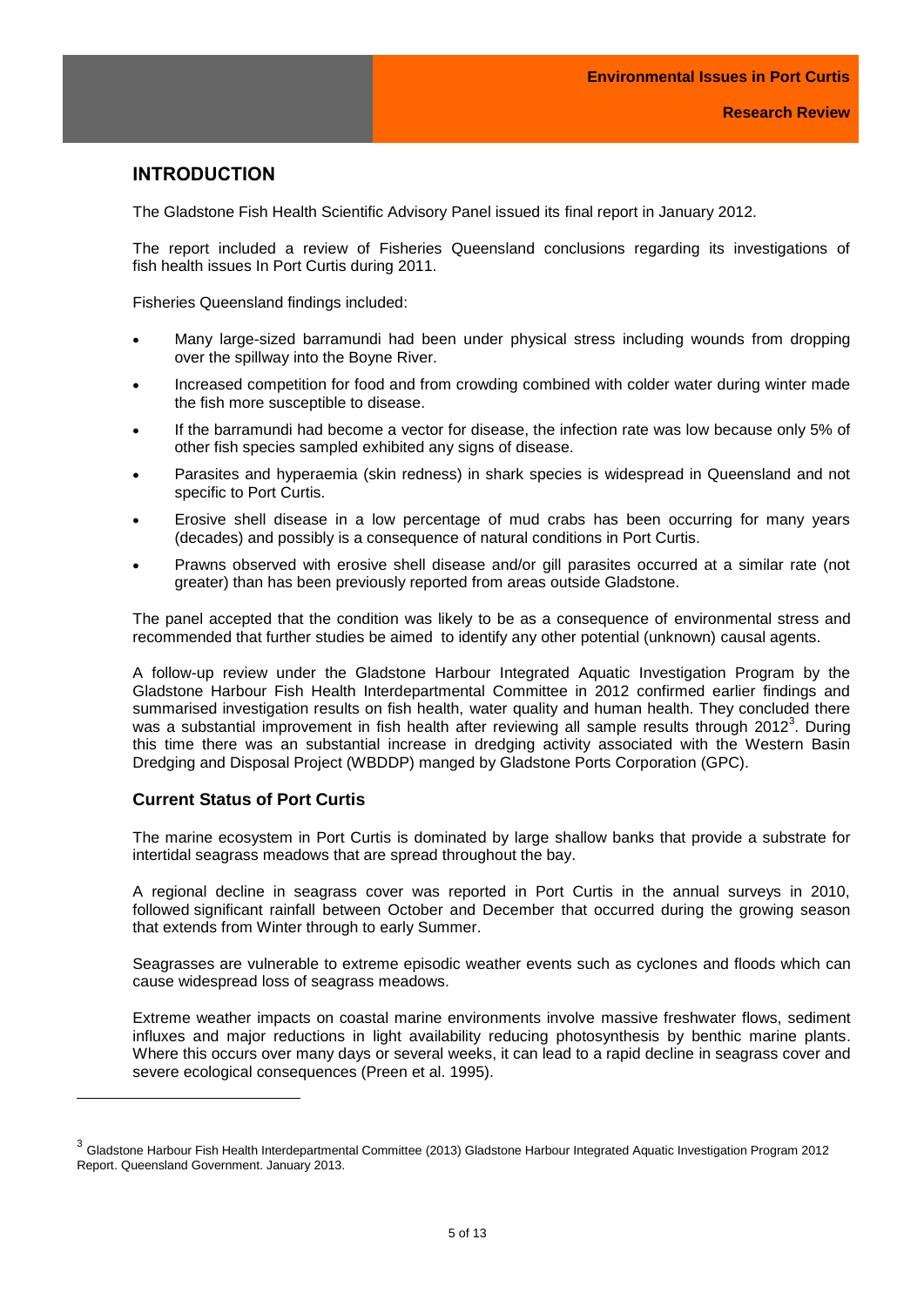Healthy seagrass meadows provide a basis for maintaining coastal food chains or pyramids and are the primary food source for dugong in sheltered tropical and sub-tropical bays such as Port Curtis.



*Figure 1: Port Curtis Region*

Most seagrass losses in north-eastern Australia in recent years have been associated with extreme weather (Preen et al. 1995, Poiner and Peterkin, 1996) and have been followed by significant recovery after several years (Coles et al. 2003).

Gales et al. (2004) and Marsh et al. (2004) concluded that observed large-scale dugong movements along the Queensland coast occur principally in response to regional seagrass dieback events following floods.

In addition, heavy wet season and cyclone-associated rainfall have resulted in the overtopping of the Awoonga Dam on the Boyne River (Figure 1) resulting in massive numbers of mature-sized barramundi being introduced to Port Curtis. These fish have been stocked in the dam as fingerlings over many years.

The situation means that the supporting structure of the food chain (seagrass meadows) had been impacted when the higher end of the food chain (predatory barramundi) has become top-heavy in number.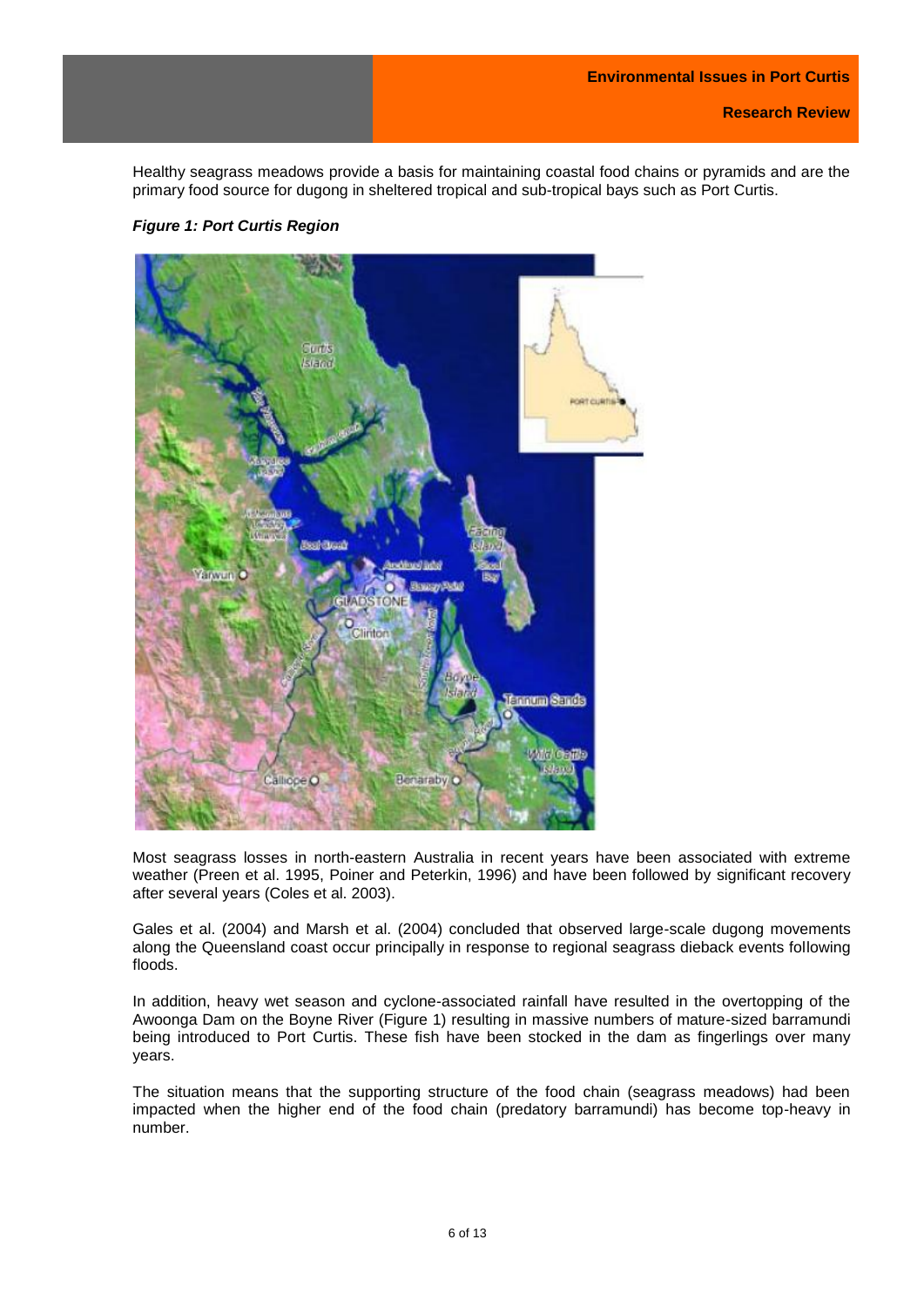This inevitably causes a shortage of food, even within a few weeks of the event, and signs of starvation in various marine species have been a common observation in catches and strandings in Port Curtis since the 2010-11 floods.

As a consequence of food shortages, disease outbreaks can occur from weakened immune systems in the general fish population, possibly as soon as two to three months after the event.

Turbidity-related light reduction events can also be prolonged as the forces of tide and wind drive sediment re-suspension often maintain turbidity levels beyond the life of the original freshwater and sediment plumes (Furnas 2003).

Wind-driven re-suspension follows seasonal patterns in wind regimes but, because it can be extreme and unpredictable, is included here as a factor that can prolong the reduction in sunlight-availability to seagrass.

#### <span id="page-6-0"></span>**Quality of Current Food Resources**

Over the past 30 years, significant declines in the populations of dugongs and green turtles along the Queensland coast may have allowed seagrass communities dominated by *Zostera capricorni* to develop in some areas (Preen 1995), resulting in an overall increase in seagrass biomass (Coles et al. 2003).

The effect of this may have resulted in a regional reduction in high-quality dugong habitat because *Halodule* and *Halophila sp*. are generally more favoured for food by dugongs (Marsh et al. 1982).

These genera comprise pioneer species, and experiments show that excluding dugongs results in a change in seagrass community species composition with a resultant reduction in the quality of the dugong's diet (Preen 1995, Aragones and Marsh 2000) (see *Figure 2* and *Table 1*).

Abal et al. (1998) estimated that 20% of the seagrass habitat in Moreton Bay has been lost since European settlement in the 1820s because of increased turbidity resulting from agricultural and coastal development.

A similar decline could also be expected to have occurred in Port Curtis, for the same reasons.

However, Coles et al. (2003) stated that the likely effect of such anthropogenic changes is more difficult to estimate in the Great Barrier Reef region where turbidity is naturally high in inshore waters.

Seagrasses are not able to tolerate extended periods below their minimum light requirements, the tolerance threshold being location and species-specific, as species become locally acclimatised to their environment. (Coles et al. 2003).

Seagrasses are able to adapt to low light levels in various ways, such as reduced biomass. However, the specific nature of these responses are not well understood in seagrass species from Queensland.

### <span id="page-6-1"></span>**Current Investigations to Assist Seagrass Recovery**

To identify responses to stress in seagrass, such that effects can be measured and used as an early warning, QGC commissioned a large project (Phase 1; A\$616,138) on seagrass health and physiology in October 2010.

Phase 2 aimed to identify the minimum light requirement of the dominant seagrass in Port Curtis and was managed by Gladstone Ports Corporation as a part of its requirements under Federal approval conditions (EPBC 2009/4403).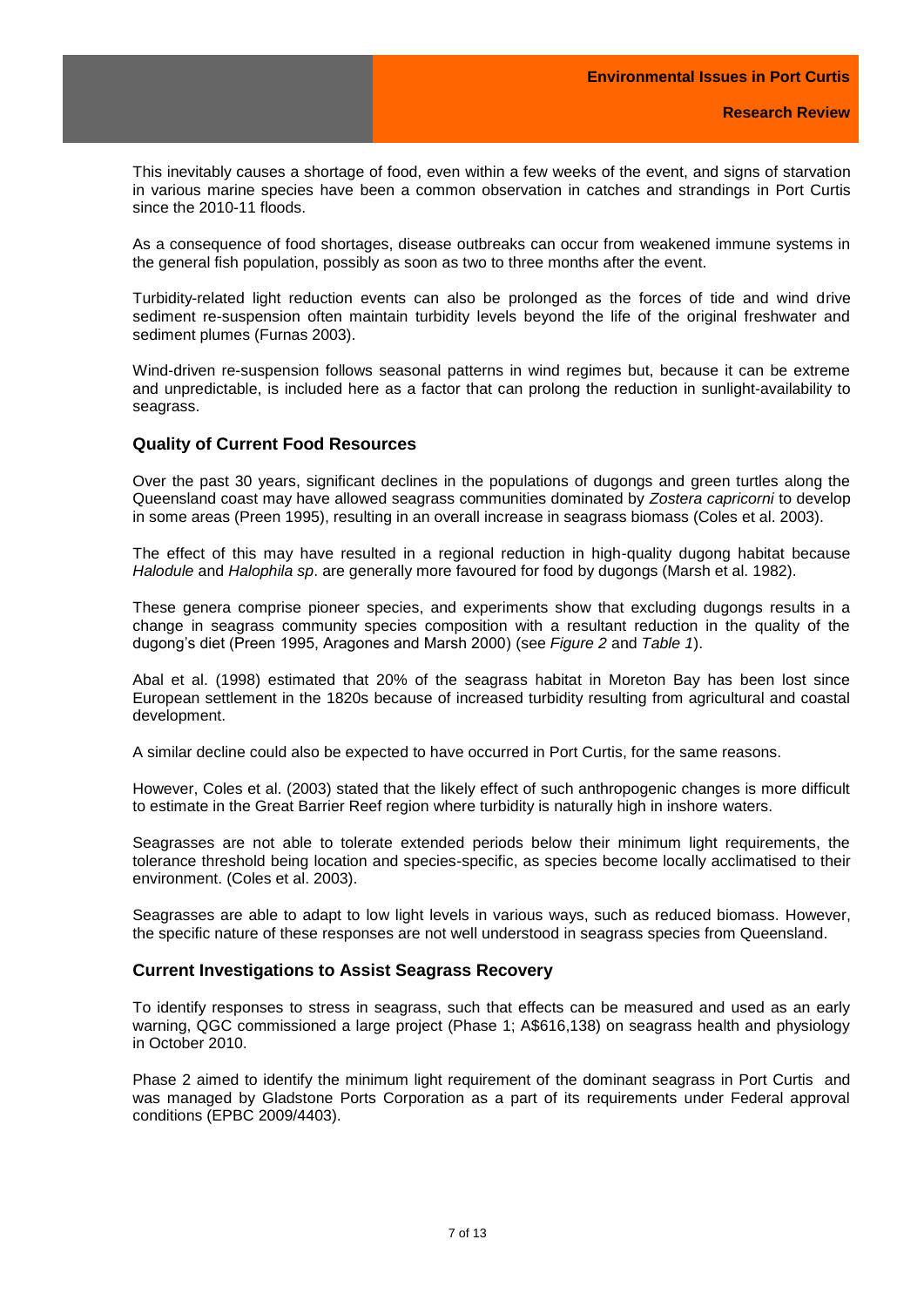The Port is currently reviewing a proposal for Phase 3 studies to identify short-term sub-lethal indicators of light stress using a relatively new area of genetics research called transcriptomics.

This approach allows the whole genome of a species to be mapped and monitored for changes in gene expression due to light attenuation. The preliminary results have shown considerable promise.

*Figure 2: Port Curtis intertidal habitat areas, showing seagrass comprises approximately 25% of the total area (top left quadrant) prior to 2010 flood event and subsequent decline*



|                               |  | Table 1: Description and areas of habitat, including seagrass meadows in Port Curtis prior to |  |  |  |  |  |  |  |  |  |  |  |  |
|-------------------------------|--|-----------------------------------------------------------------------------------------------|--|--|--|--|--|--|--|--|--|--|--|--|
| 2010 (source QCLNG EIS, 2009) |  |                                                                                               |  |  |  |  |  |  |  |  |  |  |  |  |

| <b>Habitat Type</b>                                                                       | Area (Ha) | % of total | <b>Prominent Location(s)</b>                                                                |
|-------------------------------------------------------------------------------------------|-----------|------------|---------------------------------------------------------------------------------------------|
| Salt Flats, (incl. samphires and<br>salt grass)                                           | 4,573     | 10         | Northern and Southern areas of<br>harbour                                                   |
| Mangroves                                                                                 | 11,417    | 25         | Shorelines surrounding harbour<br>including islands                                         |
| Exposed mud and sandbanks                                                                 | 5,144     | 12         | Eastern side of Curtis Island,<br>Western side of Facing Island                             |
| Exposed rocky substrate                                                                   | 297       | 1          | Curtis, Facing, Tide and Picnic<br>Islands                                                  |
| Seagrass (coastal)                                                                        | 7,246     | 16         | Pelican Banks, Quoin Island,<br>Fisherman's Landing area                                    |
| Seagrass (deepwater)                                                                      | 6,332     | 14         | Facing Island, Seal Rocks, West<br>and East Banks                                           |
| Benthic macro-invertebrate<br>communities (including coral)<br>Open substrate, occasional | 9,876     | 22         | <b>Outside Facing Island from Curtis</b><br>Island to East Bank<br>North-west of Seal Rocks |
| individual                                                                                |           |            | Entrance to Rodds Bay                                                                       |
| <b>TOTAL</b>                                                                              | 44,885    | 100        |                                                                                             |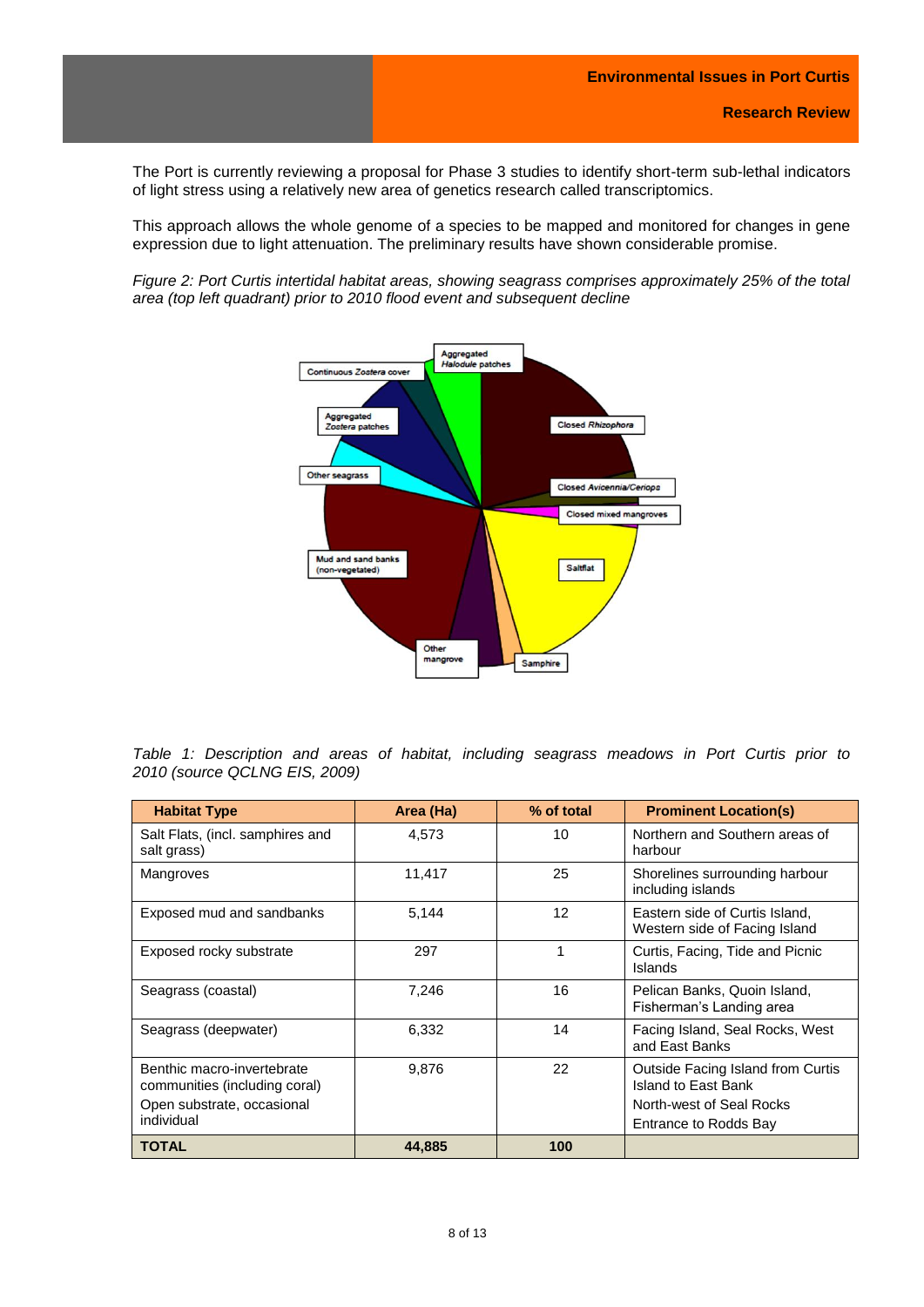# <span id="page-8-0"></span>**The Impact of Rainfall on Port Curtis' Ecosystem Health**

Figure 3 shows the link between flood events (demonstrated by the overtopping of Awoonga Dam) and fish healh reports.

*Figure 3: Timeline of events and studies concerning fish health in Port Curtis 2011-12, following flood events in early 2011*



Gladstone fish health response timeline

Scientific opinion suggests that the significant rainfall event in 2013 (greater than 1:100 years) is likely to exacerbate fish health problems in Port Curtis and Fitzroy River.

Several mass fish kills have been observed in both areas and been linked to oxygen depletion of floodwaters containing a large amount of plant and organic material from runoff (see Australian, 7 February 2013)\*

\*http://www.theaustralian.com.au/news/breaking-news/low-oxygen-kills-thousands-of-qld-fish/story-fn3dxiwe-1226572597507



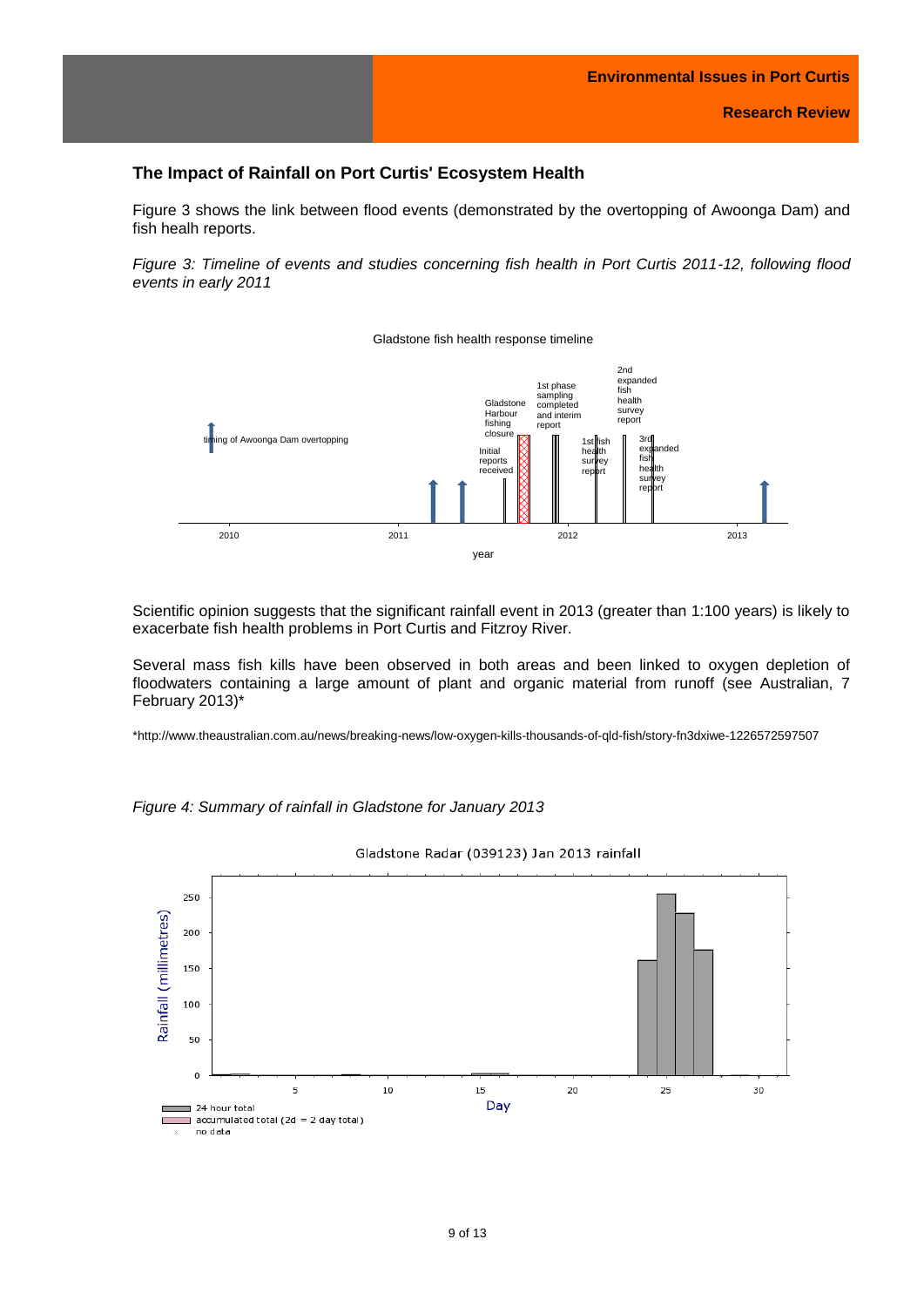*Figure 5: Port Curtis, Tuesday morning, 29 January 2013; Calliope River flood and plume extending through northern harbour on incoming tide, and other areas of sediment re-suspension including nearshore reefs*



*Figure 6: Fitzroy River delta, Tuesday 29 January 2013; northern end of Curtis Island, and flood plume extending close to Great Keppel Island*

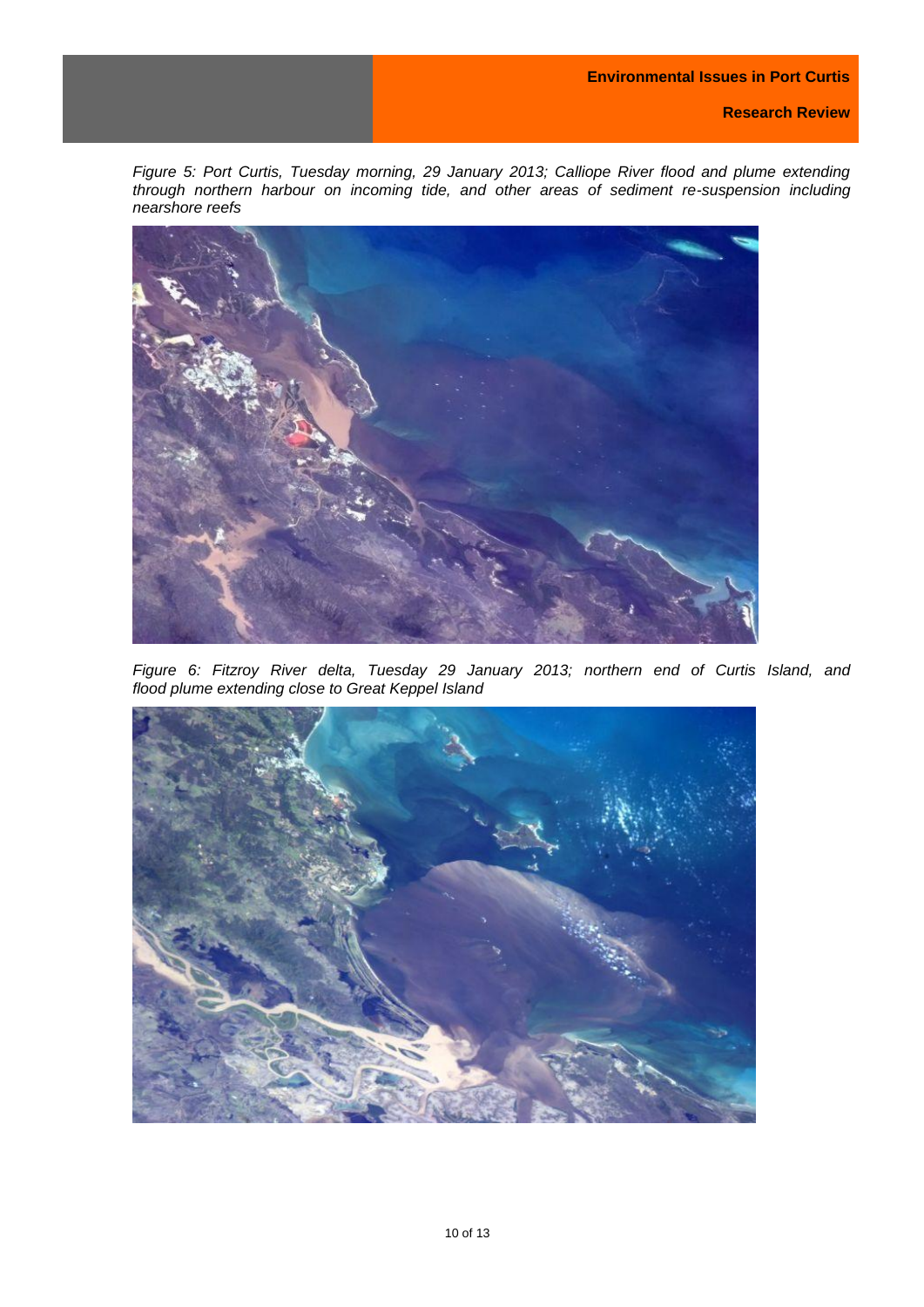Among expected consequences of significant flooding in Port Curtis are impacts to seagrass meadows (see *Figure 7*.) which also undergo a (wet) seasonal senescent period when above-ground biomass "dies-off" leaving below-ground rhizomes (rootstock) to survive until mid-year when conditions including benthic light levels become more favourable for seagrass growth.

The growing season in Port Curtis usually extends from June through to January, or until significant rainfall occurs that signals with the commencement of the wet season.

*Figure 7* shows changes in stress responses in seagrass to prolonged periods of light limitation from increases in turbidity in coastal water bodies, i.e., as a consequence of seasonal increases in rainfall (runoff carrying sediment) or from dredging.



*Figure 7: General responses to decreasing light availability (i.e. increasing turbidity) in seagrass*

Figure 8 shows seagrass meadows in Port Curtis have not recovered from earlier impacts during 2009-10.

*Figure 8: Estimated seagrass cover in Port Curtis (seasonal maxima) between 2009 and 2013. Data obtained from annual reports for surveys November-December each year*

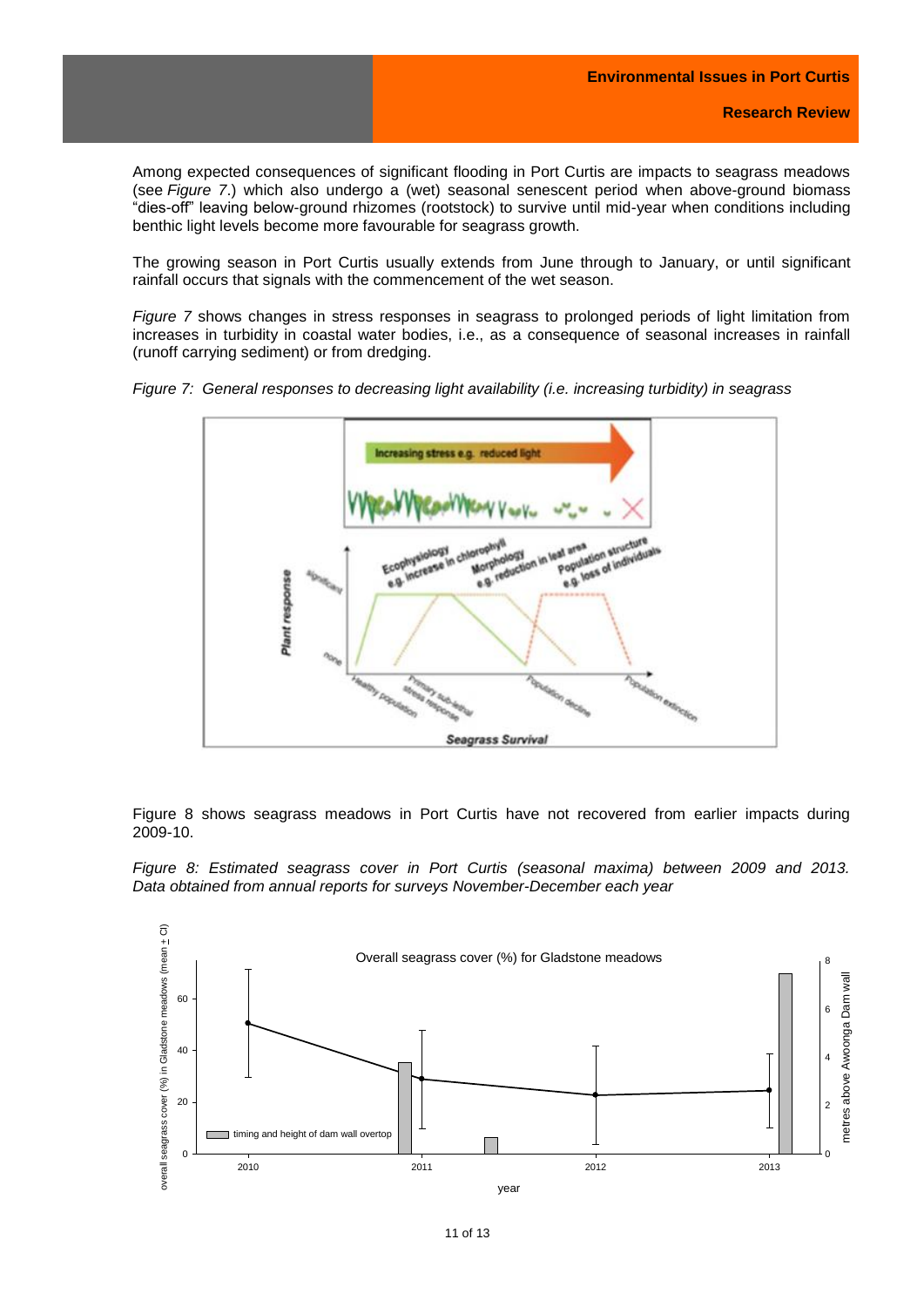The current floods in 2013, although later in the annual seagrass growth cycle, can be expected to further delay the recovery of meadows to pre-2010 levels and supports early forecasts of further limitation of food availability for local fish, turtle and dugongs during 2013.

Consequently, increasing reports of fish health issues and turtle and dugong strandings are likely to occur from about mid-2013, given that another influx of barramundi from Awooga Dam has eneterd the harbour.

## <span id="page-11-0"></span>**Timing of Dredging Activities**

*Figure 9* shows a clear downward trend in numbers of fish health issues identified (incidence percentage estimated on right-hand axis) over late December 2011 to mid-2012, and during this period there is a clear ramping-up in dredging production (cumulative production m<sup>3</sup> on left-hand axis) coinciding with completion of the Western Basin Reclamation Area for spoil disposal and operations using two large cutter-suction dredges.

The large trailer dredge TSHD Rotterdam started operations during the week of 22 October 2012, so was not operating during the time outlined above.

*Figure 9: Overlay of barramundi fish health survey results using disease incidence, estimated from each sampling period (where n = total number in each sample) and progress in Western Basin dredging program (green line representing cumulative m<sup>3</sup> )*